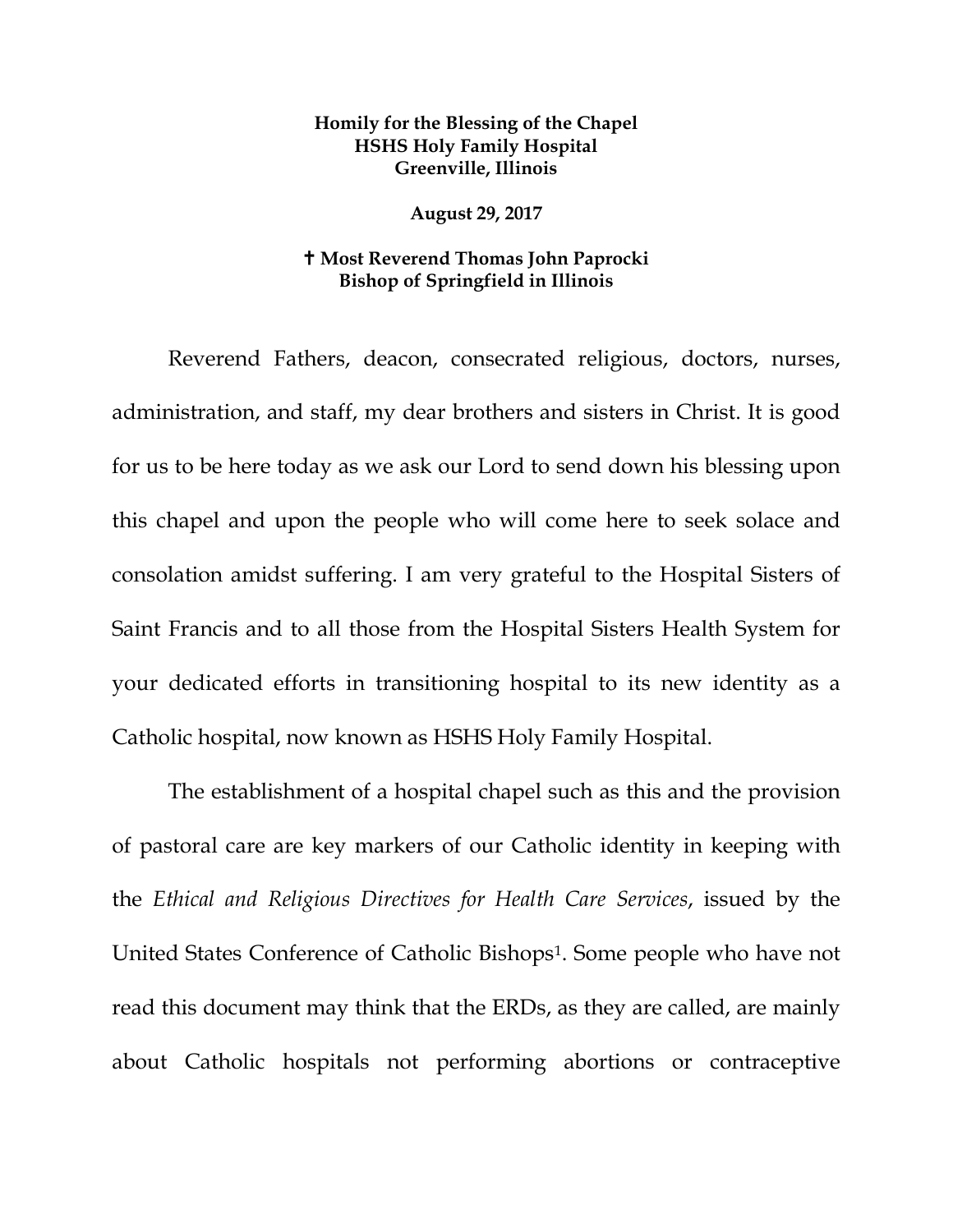sterilizations. While those provisions are certainly in the ERDs,<sup>[2](#page-5-1)</sup> there is much more about the very essence of Catholic health care in this document.

Part Two of the *Ethical and Religious Directives for Health Care Services*, for

example, is entitled, "The Pastoral and Spiritual Responsibility of Catholic

Health Care." In this section, the Bishops state:

Since a Catholic health care institution is a community of healing and compassion, the care offered is not limited to the treatment of a disease or bodily ailment but embraces the physical, psychological, social, and spiritual dimensions of the human person. The medical expertise offered through Catholic health care is combined with other forms of care to promote health and relieve human suffering. For this reason, Catholic health care extends to the spiritual nature of the person. "Without health of the spirit, high technology focused strictly on the body offers limited hope for healing the whole person." Directed to spiritual needs that are often appreciated more deeply during times of illness, pastoral care is an integral part of Catholic health care. Pastoral care encompasses the full range of spiritual services, including a listening presence; help in dealing with powerlessness, pain, and alienation; and assistance in recognizing and responding to God's will with greater joy and peace.[3](#page-5-2)

Directive number 12 of the ERDs then states more specifically, "For Catholic patients or residents, provision for the sacraments is an especially important part of Catholic health care ministry."[4](#page-5-3) This chapel will play a major role in providing the sacraments and offering a sacred place where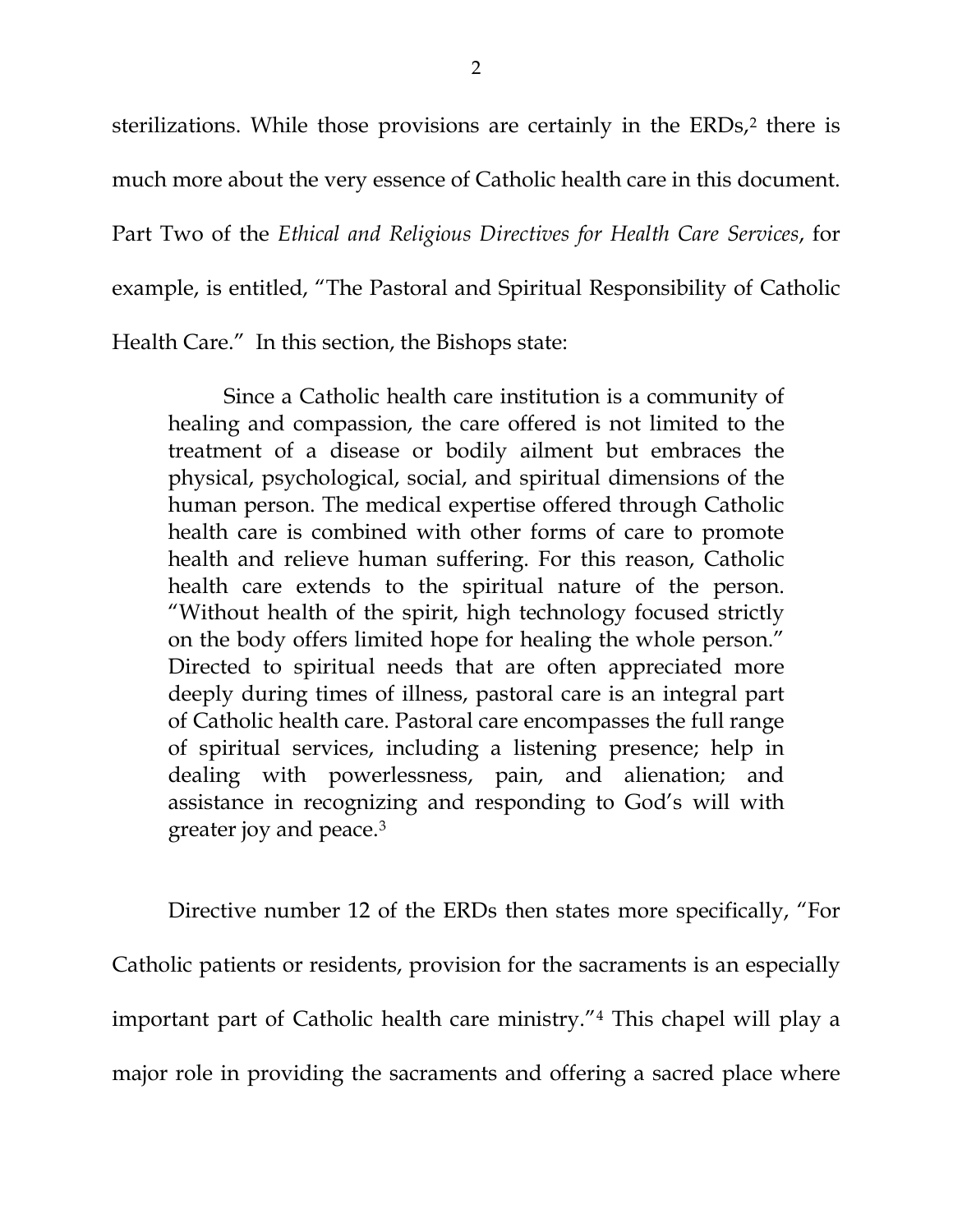those who are suffering from various pains and afflictions may come for spiritual nourishment, comfort and healing.

It is fitting that we pray for those who are suffering on this feast day of the Passion of Saint John the Baptist. This memorial observance is sometimes also referred to as the "Beheading of St. John the Baptist," recalling the actual historic event of the execution of Saint John the Baptist by order of King Herod. The reference to the "Passion of Saint John the Baptist" calls us to focus more on the depth of his emotional suffering than simply on the physical aspect of his decapitation.

We here in the United States and particular in Springfield, Illinois, know about death by assassination. On April 14, 1865, while attending a play at Ford's Theater in Washington D.C. President Abraham Lincoln was shot in the head by well-known stage actor named John Wilkes Booth just as our country's Civil War was drawing to a close. The following day, April 15th, President Lincoln died and the nation was thrown into mourning following the first assassination of a president of the United States.

For my generation, Friday, November 22, 1963, is a day that will forever remain in our memories. At 12:30 in the afternoon, while the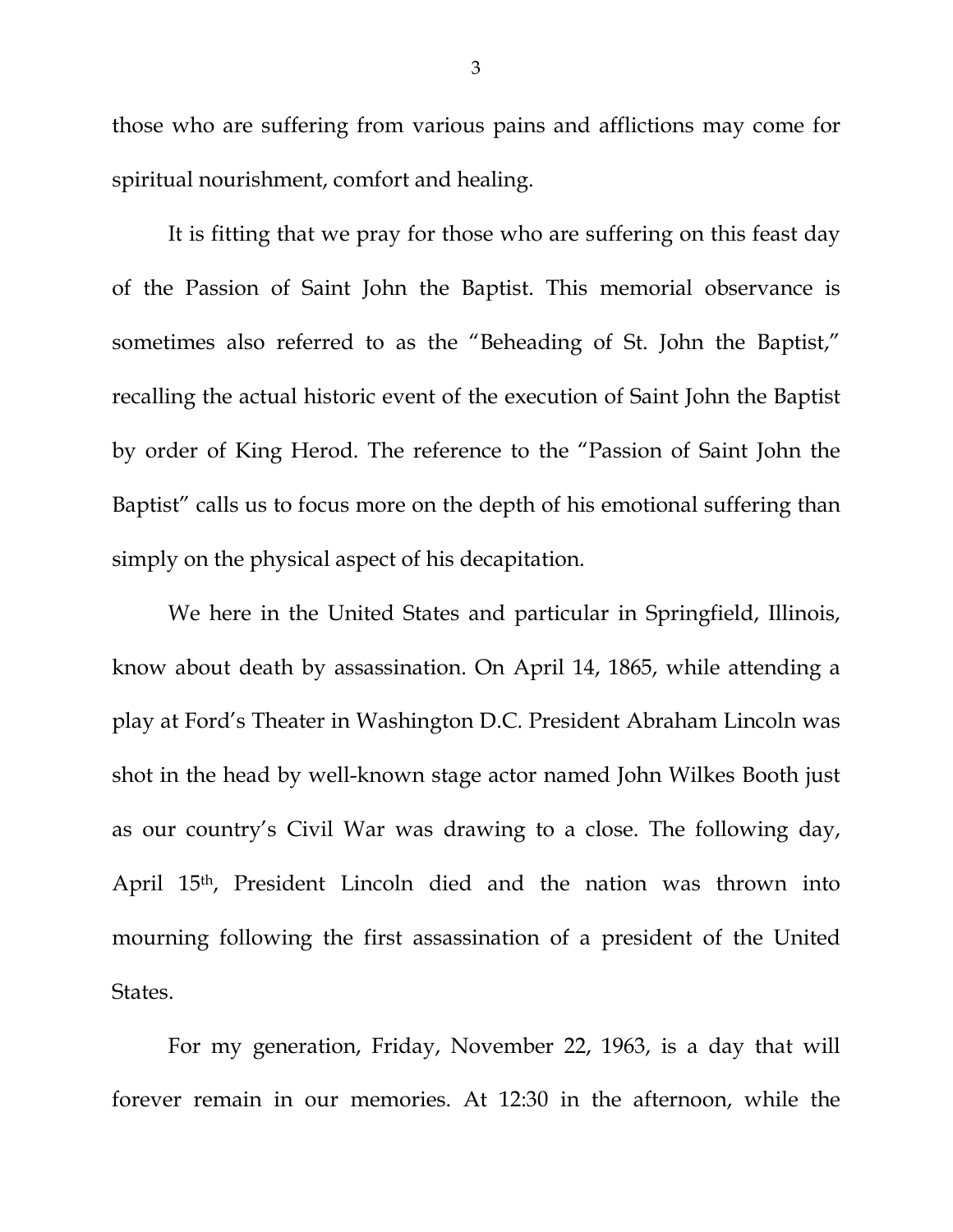Presidential motorcade was making its way through Dealey Plaza in Dallas, Texas, shots rang out and killed President John Fitzgerald Kennedy. The nation and world were in shock at the brutal killing of our president.

These as well as other horrific assassinations are embedded in the collective memory of people throughout the world, for through the history of the human people, great men have been killed for standing up for what is right and challenging the political or social norms of their time.

Today, as the Church recalls the martyrdom of Saint John the Baptist, the forerunner of Jesus, we remember John not only as a gifted preacher that many people flocked to the river Jordan to hear, but also as the first true prophet of the Lord in many years. Saint John the Baptist was not afraid to preach what specific individuals needed to hear, given their particular circumstances in society. He spoke to common people, politicians, soldiers, religious leaders and even to King Herod himself. Through his message and his austere way of life, he courageously bore witness to the coming of the Messiah and the need for repentance.

The history of the Church shows time and time again that those who closely follow the teachings of our Lord and seek to call others to follow those teachings will also encounter difficulty and at times even share in the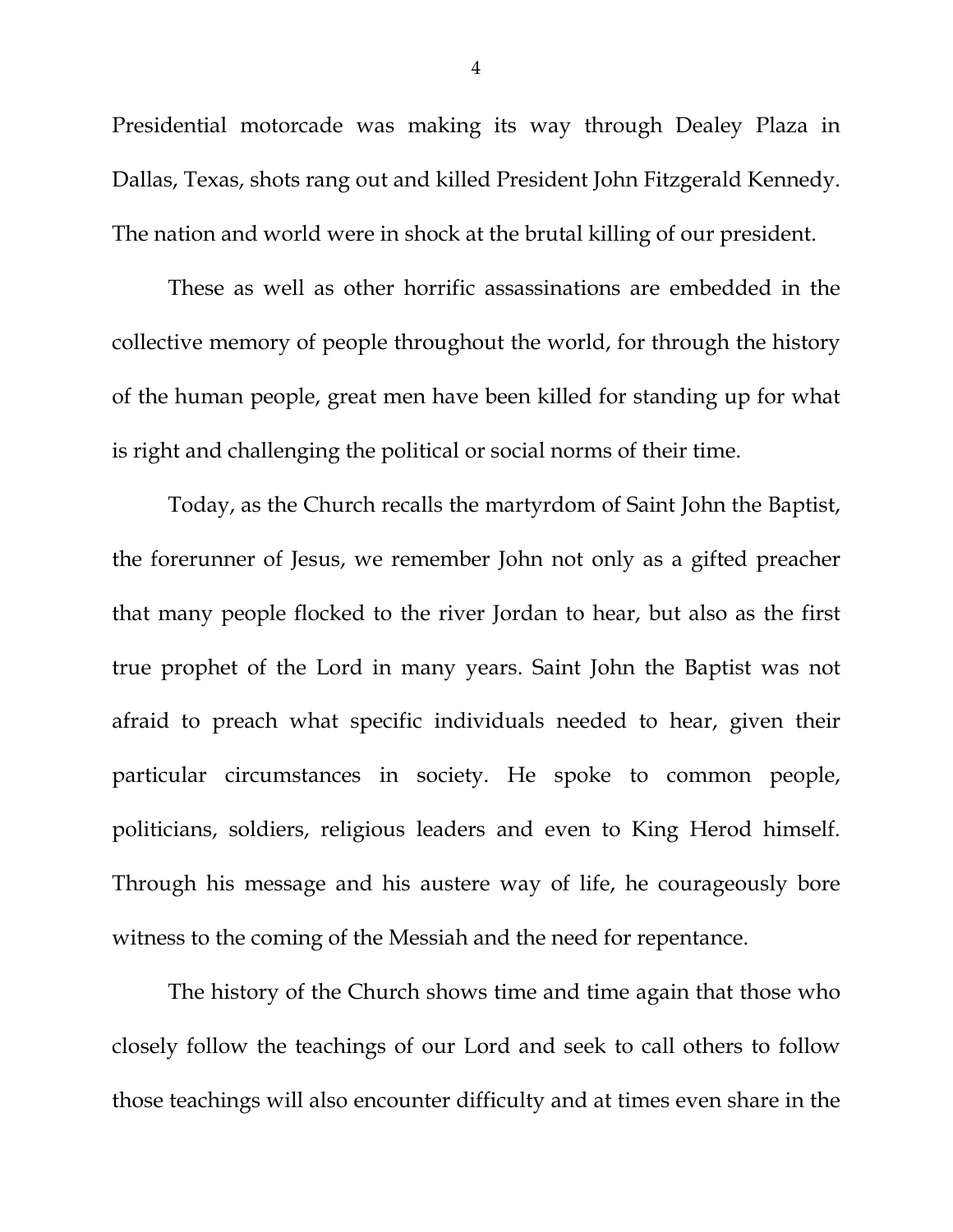suffering of our Lord on the Cross in their own lives. To be true disciples of Christ, there are no easy routes or shortcuts, rather, we must seek to follow the truth of the gospel in our own lives and invite others to do so as well.

While I hope that none of you are called to pay the ultimate price for your faith through physical martyrdom, as did Saint John the Baptist and countless other souls that have given their lives in fidelity of Christ, we are called to follow their example and live as Jesus' disciples in the midst of the world today, even in the face of hardship and suffering.

During a general audience at Castel Gondolfo on this feast in 2012, Pope Benedict XVI addressed those who were present with the following words:

> St. John the Baptist also reminds us — Christians in our own times — that we cannot give into compromise when it comes to our love for Christ, for his Word, for his Truth. The Truth is the Truth; there is no compromise. The Christian life requires, as it were, the "martyrdom" of daily fidelity to the Gospel; the courage, that is, to allow Christ to increase in us and to direct our thoughts and actions.[5](#page-5-4)

My dear brothers and sisters in Christ, may we always seek to bear witness to the truth of the Gospel through our actions and our words.